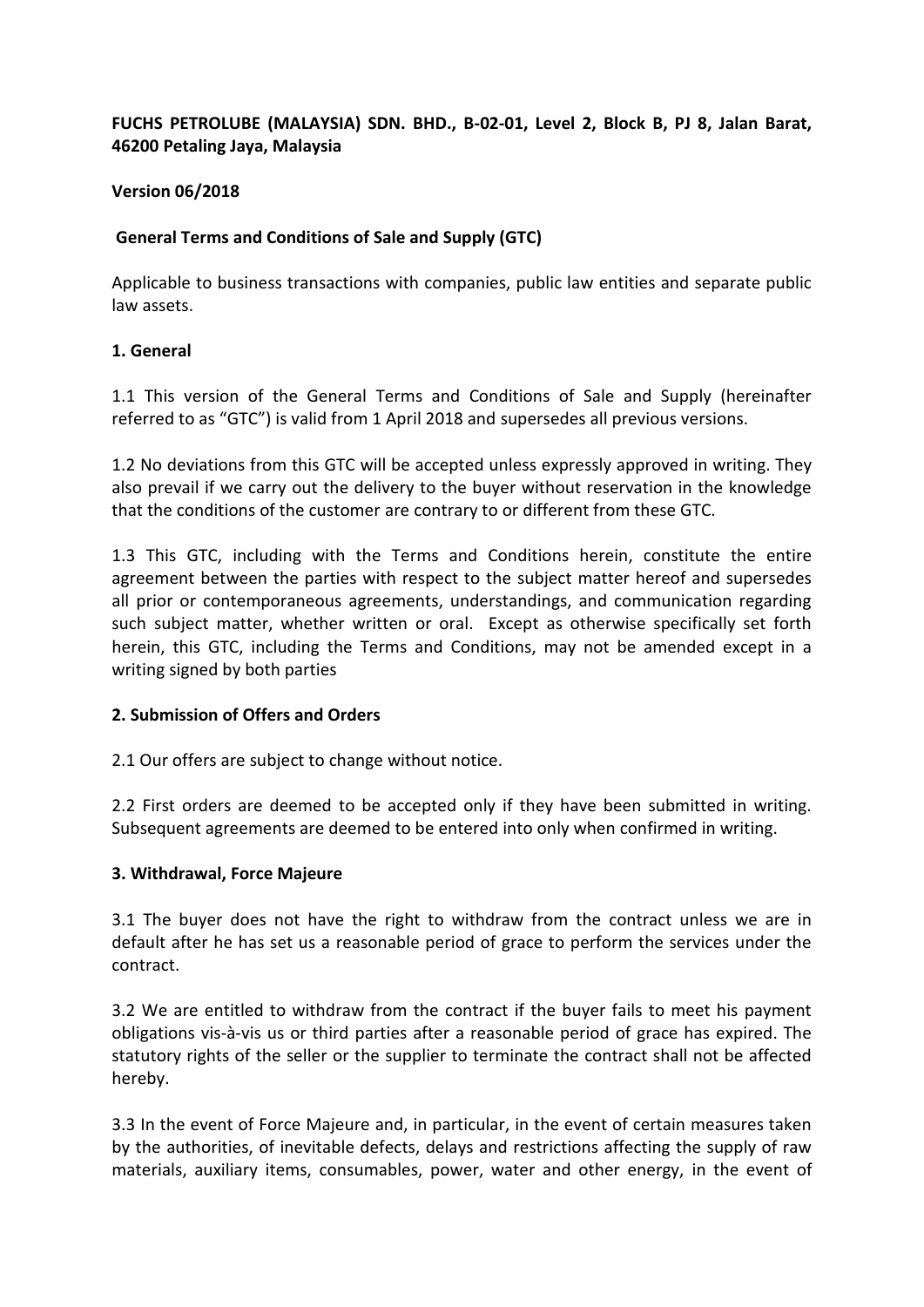absent means of transport or of traffic hindrances that have not been caused by us, in the event of labour disputes, war, civil unrest and similar incidents, we shall be entitled to restrict or stop delivery for the duration of the event of Force Majeure or rescind the contract.

3.4 Without limiting the foregoing, we shall not be liable for any delay or interruptions in performance under this GTC, which is caused by any condition that is beyond the control of us, including, without limitation, strikes, riots, acts of terrorism, acts of God, failure of power, telecommunications or connectivity failure, computer malfunctions, restrictive governmental laws or regulations and unavailability of materials and goods used in the Products.

# **4. Liability**

4.1 Should we be obliged to pay damages; our liability is limited to wrongful intent and gross negligence. Liability for unforeseeable, indirect and consequential damage is excluded.

4.2 These limitations of liability do not apply in the event of a breach of contractual obligations that ensure proper performance of the contract and that the buyer did and was permitted to rely on and whose non-fulfilment puts at risk the purpose of the contract.

# **5. Delivery, Determination of Quantities**

5.1 Delivery dates are only binding if expressly confirmed in writing. Our obligation to supply the buyer depends on the timely and proper fulfilment of the obligations by the buyer.

5.2 Even in the event of carriage-paid and CIF deliveries, the risk shall pass on to the buyer as follows: If an independent trader requests delivery to a place other than the place of performance, the risk passes on to the buyer as soon as the goods are ready for delivery or have been collected. If shipping and/or delivery is delayed for reasons that are due to the buyer or if the buyer delays acceptance due to other reasons, the risk passes to him.

5.3 The quantity of goods will be determined by us. It is binding on the buyer and the basis for the price calculation.

## **6. Containers**

6.1 Returnable containers that are made available free of charge for up to 90 days remain our property. They must not be used for other purposes and must be returned to our warehouse free of charge, undamaged, empty and with all bungs and stopcocks in place. We reserve the right to demand a deposit charge for containers that are not returned within 90 days. If containers are not returned in time or are lost, replacement costs may by charged.

6.2 Containers supplied by the buyer (including tankers) must be returned to our filling facility clean and ready to be filled. If deliveries are made in containers provided by the buyer, we are not obliged to examine the containers for suitability or cleanliness. Such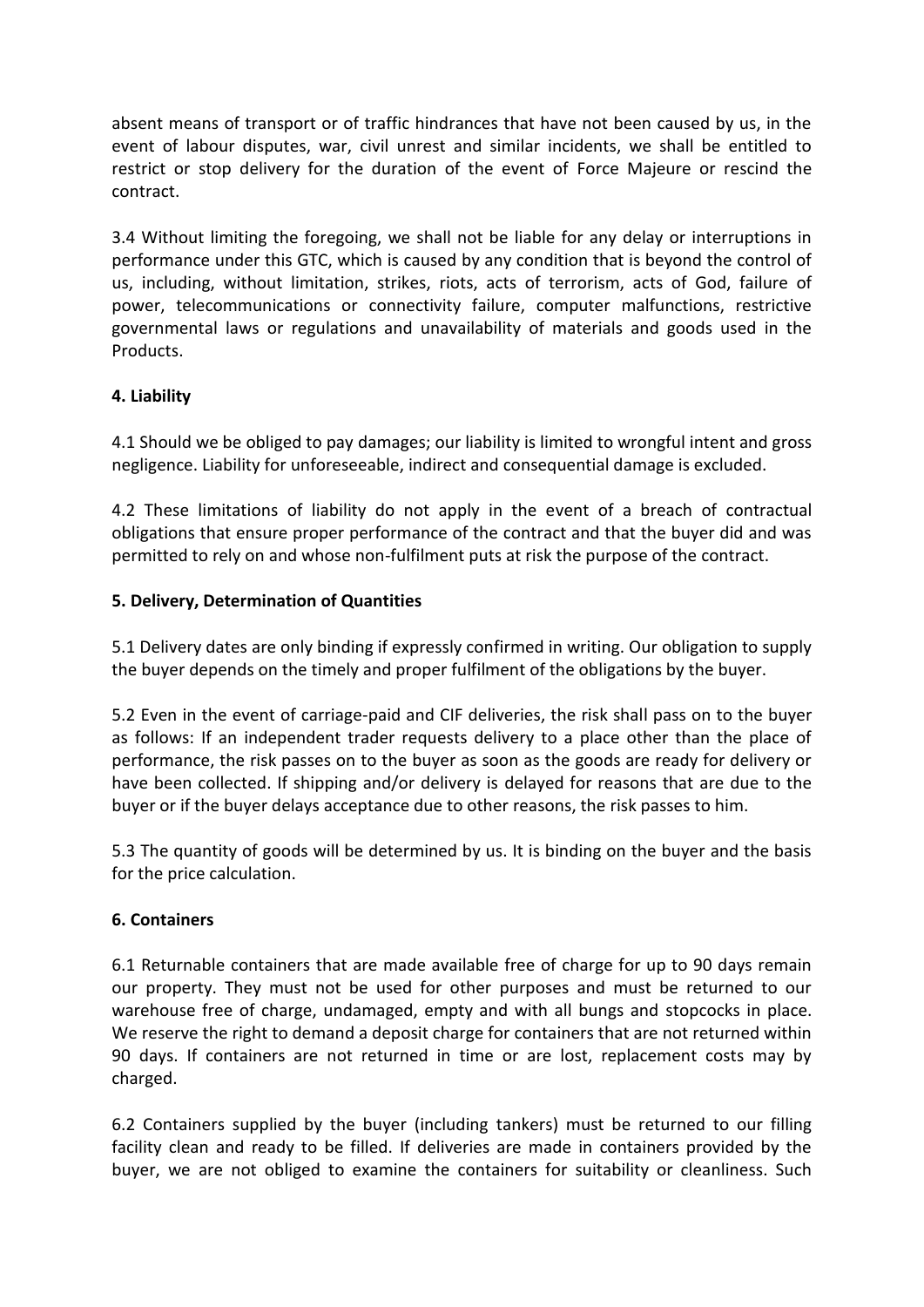containers shall be used at the buyer's risk. We shall not be responsible for the contamination of goods due to dirty containers.

6.3 Loaned tankers are made available for delivery on a rent-free basis and must be returned to the filling station within 48 hours at the latest. Thereafter rent will be charged. The costs of returning empty tankers shall be borne by the buyer. The buyer shall be responsible for any damage to rented containers and tankers even if caused by Force Majeure.

6.4 In the event of deliveries in road tankers, the buyer must ensure that immediate unloading can take place. The buyer is responsible for all costs and damage caused by the delayed unloading of tankers. If cargo residues amount to more than 10% of the ordered quantity, a credit note reflecting the selling price will be issued. If such residues have been caused by the buyer, the costs arising from supplying and removing such residues will be charged to the buyer.

## **7. Provision of Samples and Quality Details**

Analytical data and other quality details are given in good faith, in line with current state-ofthe-art and our development. The samples reflect the current average nature of the goods unless specific product characteristics have been agreed for a defined period of time.

#### **8. Quality complaints**

8.1 Obvious defects, i.e. defects of title or material defects, incorrect quantities or wrong deliveries as well as the lack of quality or durability that may have been guaranteed by us with regard to the goods supplied or the services rendered (defects), shall be reported forthwith but no later than 7 days after receipt of the goods; defects that cannot be detected during regular receiving inspections shall be also reported in writing forthwith but no later than 7 days after detection. The product must still be in the original container and still be located at the point of delivery. The buyer shall maintain any rights of recourse that he may have against transport companies. If a complaint is made about the quality of the delivered product, a sample weighing one kilogram at least must be returned and all the remaining products including any goods in use must be stored in a safe place. The seller must be given the opportunity to take all required measures to examine the item in question on site.

8.2 In the event of justified complaints, we shall be entitled vis-à-vis independent traders, at our discretion, to remedy the defect or supply goods that are free from defects to the buyer (subsequent performance). If this subsequent performance fails or is unacceptable to the buyer, the buyer may either rescind the contract or reduce the purchase price. Further claims resulting from a defect can only be made by the buyer according to clause 4; it shall be excluded for all remaining cases.

8.3 If the buyer is no independent trader and if a replacement delivery made by us fails, the buyer shall be entitled to reduce the price or rescind the contract at his discretion.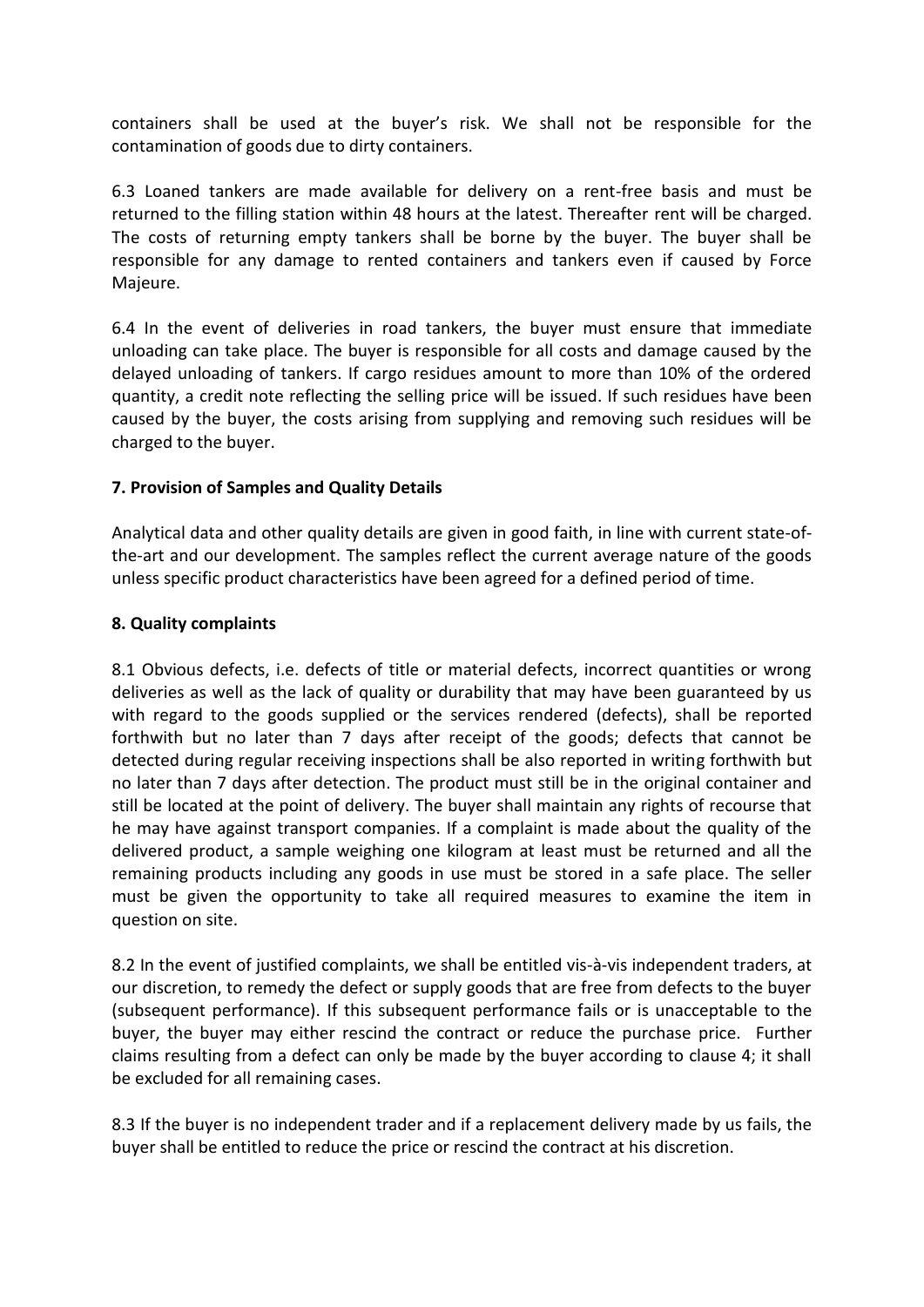8.4 The period of limitations for claims for damages is six years after the circumstances causing the claim have become known or six years from the day on which the buyer should, without gross negligence, have become aware of these circumstances.

## **9. Prices**

9.1 Unless a price was agreed with the buyer, billing shall, in general, be made on the basis of the price applicable on the day when the order was placed. We reserve the right to adjust the price if the costs of raw material, energy and production as well as taxes are increased. The buyer shall be entitled to rescind or terminate the contract if the increase results in a price that is at least 5% higher than the price that was valid on the day when the order was placed. All prices include free delivery to the buyer's address if the goods are sent by lorry and, in the case of rail delivery, they are delivered free of charge to the receiving station. All prices are exclusive of the respective Sales Tax.

9.2 Subject to section 3 and unless otherwise agreed in writing, the confirmed prices are valid for 30 days.

9.3 We reserve the right to change prices, even in case of final or fixed price agreement, at any moment without notice, if and as soon as fiscal duties (such as mineral oil tax, waste oil levies, etc.), transport costs that are binding under collective agreements, raw material prices and other costs change significantly. After the confirmed period has expired, new price agreements will be entered into. Until they have been entered into, the abovementioned prices will continue to be valid. If the increase amounts to more than 5% of the agreed price, the customer shall be entitled to withdraw from the contract (right of termination or rescission of the contract).

9.4 We reserve the right to invoice a surcharge plus Sales Tax for small quantities, and in the case of very small quantities we only deliver on a cash-on-delivery basis.

## **10. Payment**

10.1 Payment term is subject to management decision of FUCHS PETROLUBE (MALAYSIA) SDN. BHD.

10.2 If payment is not received by the due date, we shall be entitled: (1) to charge interest on the outstanding amount at the rate of 18% (eighteen percent) per annum and (2) to require the Buyer to make a payment in advance of any delivery not yet made.

10.3 Off-setting as well as exercising a lien or a right of retention against us is only permitted in the case of claims that have been recognised by us or that have been established in a legally binding way by a court provided that they result from the same contractual relationship.

10.4 Only employees of our company who are authorised to collect payments are entitled to collect invoiced amounts.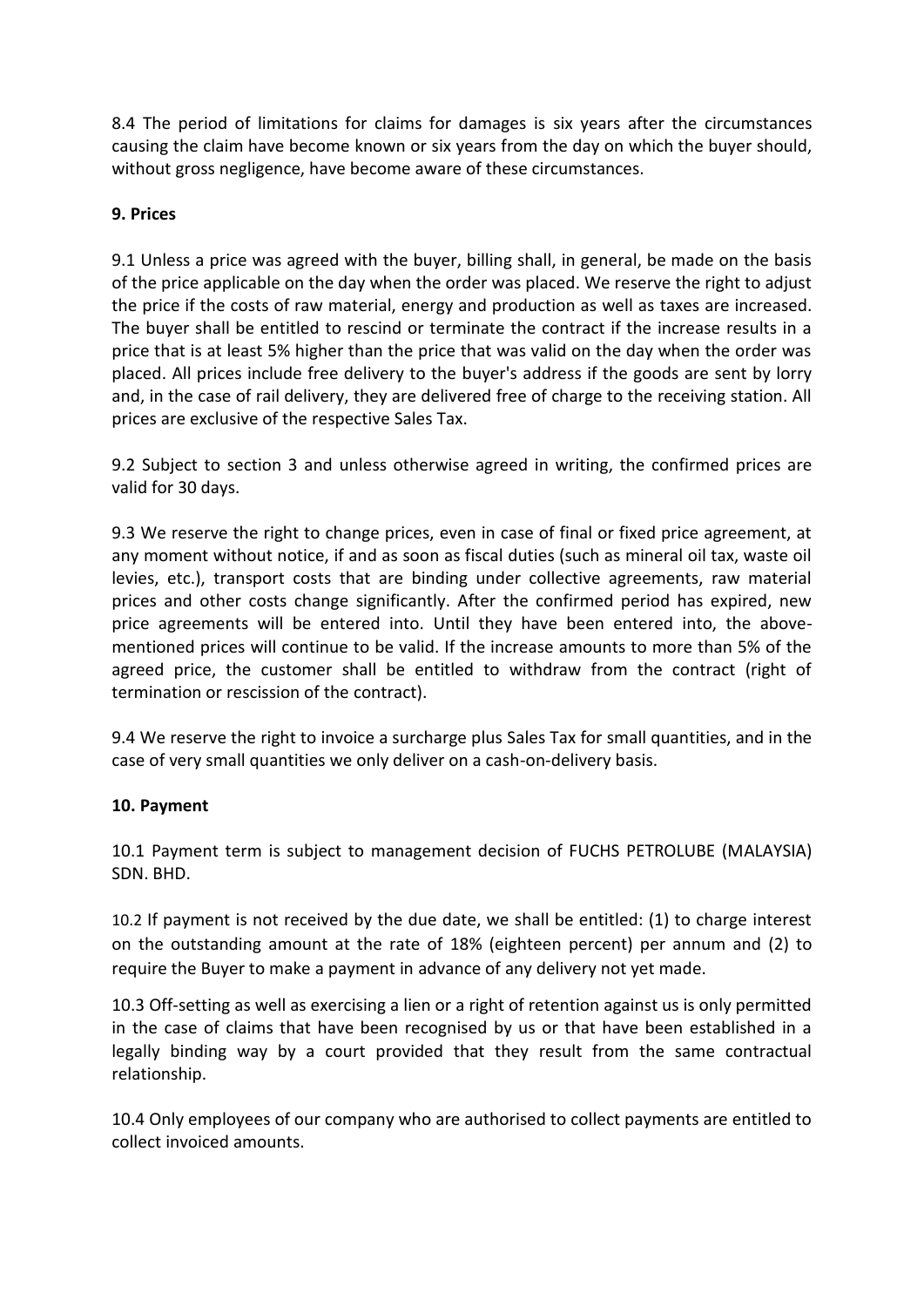10.5 The place of performance for payments is Petaling Jaya, Malaysia.

# **11. Retention of Title**

11.1 Until full payment is made, we retain title to all goods supplied during a business relationship. Hence, during that period, the buyer is neither entitled to use the goods for purposes other than to operate his regular business, nor to pledge them to third parties nor to transfer them as collateral. The buyer assigns his claim to the payment of a purchase price for selling goods in which we retain title, to us as collateral for our purchase price claim.

11.2 The buyer has the right to collect any assigned claims as long as he fulfils his contractual payment obligations towards us. If the buyer fails to fulfil these obligations, we are entitled to the collected amounts, which need to be separated from the rest.

11.3 If the buyer proceeds to work with or process the goods that are subject to retention of title, he or she shall do so on our behalf without such actions resulting in any obligations to us. Should he or she process, combine, mix or blend the goods with other goods that have not been supplied by us, we acquire co-ownership of the newly created goods the proportion of which shall be based on the difference between the invoiced value of the supplied goods and the value of the processed goods upon the time of their being processed, combined, mixed or blended. If the buyer, by virtue of law, acquires sole ownership of the item, he or she concedes to us now co-ownership of the new item at the aforementioned proportion and undertakes to store that item for us free of charge. Sections 1 and 2 shall apply accordingly.

11.4 If the value of the claims and collateral assigned to us exceeds the value of our claims by more than 20%, we undertake to release the respective collateral at our discretion if the buyer requests it.

## **12. Export**

Due to statutory embargo provisions (e.g. in Germany, the EU or the US) we explicitly inform you that products supplied by us may be subject to specific export restrictions. The breach of export restrictions may have consequences under criminal law. If the buyer intends to use the goods for export purposes, he shall be obliged to indicate the recipient country prior to despatching the goods.

## **13. Jurisdiction, Place of Performance and Legal Venue**

13.1 Malaysian law shall apply. In addition, the final valid version of the Incoterms shall apply to our transactions with other countries unless they differ from this GTC and any other separate agreement.

13.2 If any provision of these conditions and of any further agreements entered into were to be or to become ineffective, invalid, illegal or unenforceable, the validity of the remaining provisions shall not be affected hereby.